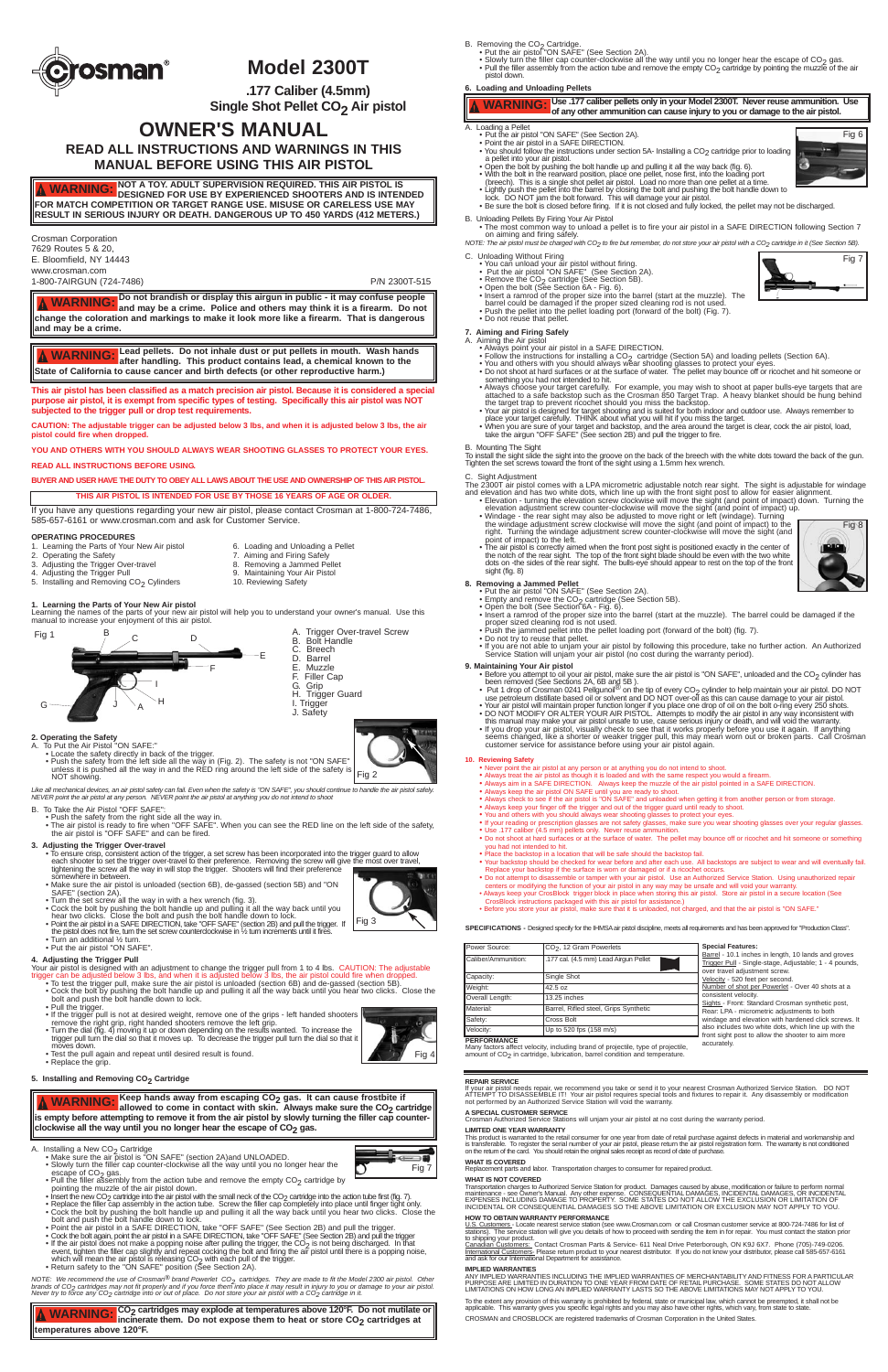- 5. Instalación y extracción de los cilindros de  $CO<sub>2</sub>$  10. Revisión de seguridad
- **1. Aprender las partes de su nueva pistola de aire**

Aprenderse los nombres de las partes de su nueva arma de aire le ayudará a entender su manual del propietario. Use este manual para aumentar su disfrute de esta pistola de aire.

- **2. Operación del seguro** A. Para activar el seguro de la pistola de aire ("ON SAFE")
- Encuentre el seguro que está directamente detrás del gatillo.<br>• Empuje el seguro del lado izquierdo introduciéndolo por completo (Fig. 2.) El seguro no<br>• está activado ("ON SAFE") a menos que se haya presionado completa
	- adentro y no se vea el anillo ROJO que está alrededor del lado izquierdo del seguro.

Como todos los dispositivos mecánicos, el seguro de una pistola de aire puede fallar. Incluso con el seguro activa-<br>do ("ON SAFE"), debe seguir manipulando con seguridad la pistola de aire. NUNCA apunte la pistola de aire

- -
- B. Para desactivar el seguro de la pistola de aire ("OFF SAFE")<br>● Empuje totalmente hacia adentro el seguro desde el lado derecho.<br>● La pistola de aire está lista para disparar cuando está con el seguro desactivado ("OFF ver la línea ROJA del lado izquierdo del seguro, la pistola de aire está con seguro desactivado ("OFF SAFE") y puede dispararse.

- 3**. Ajuste del exceso de recorrido del gatillo**<br>Para asegurar una acción precisa y consistente del gatillo, se ha incorporado un tornillo de fijación en el •<br>guardamonte para permitir que cada tirador ajuste el exceso de r Quitar el tornillo dará el máximo exceso de recorrido, apretarlo completamente detendrá el gatillo. Los<br> tiradores encontrarán su preferencia en algún punto intermedio.<br>● Asegúrese de que la pistola de aire esté descarga
- 
- SAFE") (sección 2A). Gire el tornillo de fijación totalmente hasta el interior con una llave Allen (fig. 3). Amartille el cerrojo empujando la manija de éste hacia arriba y tirando de ella
- completamente hacia atrás hasta que escuche dos clics. Cierre el cerrojo y empuje hacia abajo la manija para cerrarlo. Apunte la pistola de aire en una DIRECCIÓN SEGURA, desactive el seguro ("OFF SAFE")
- (sección 2B) y tire del gatillo. Si la pistola no dispara, gire el tornillo de fijación en sentido contrario al de las manecillas del reloj en incrementos de ½ vuelta hasta que dispare. Gírelo ½ vuelta adicional.
- Active el seguro de la pistola de aire ("ON SAFE").

- ∙ Para probar el esfuerzo del gatillo, asegúrese de que la pistola de aire esté descargada (sección δB) y sin gas (sección 7B).<br>◆ Amartille el cerrojo empujando la manija de éste hacia arriba y tirando de ella completame
- Tire del gatillo. • Si el esfuerzo del gatillo no está en el peso deseado, quite una de las cachas: los tiradores zurdos deben quitar la cacha derecha, los diestros la izquierda.
- 
- Gire el selector (fig. 4) moviéndolo hacia arriba o hacia abajo según los resultados que desee.

## **4. Ajuste del esfuerzo del gatillo**

# Su pístola de aire está diseñada con un ajuste para cambiar el esfuerzo del gatillo de 1 a 4 libras. PRECAUCION: El<br>gatillo ajustable se puede ajustar a menos de 3 libras, y al estar ajustada a menos de ese valor, la pisto

- 
- completamente hasta que ya no escuche el escape del gas de CO<sub>2</sub>.<br>• Extraiga el conjunto de llenado del tubo accionador y extraiga el cartucho de CO<sub>2</sub> vacío apuntando hacia abajo la boca<br>· del cañón de la pistola de aire.
- Introduzca el nuevo cartucho de CO2 en la pistola de aire introduciendo primero el cuello estrecho del cartucho de
- CO<sub>2</sub> en el tubo accionador (Fig. 5). <sup>2</sup><br>• Coloque de nuevo el conjunto del tapón de llenado en el tubo accionador. Atornille completamente en su sitio el tapón de llenado sólo con la fuerza de los dedos.
- 
- 
- Amartille el cerrojo empujando la manija de éste hacia arriba y tirando de ella completamente hacia atrás hasta que<br>escuche dos clics. Cierre el cerrojo y empuje hacia abajo la manija para cerrarlo.<br>• Apunte la pistola d
- CO<sub>2</sub>. En tal caso, apriete ligeramente el tapón de llenado y repita la acción de amartillado y de disparo hasta que<br>escuche un sonido similar a un taponazo, lo que indicará que la pistola de aire está liberando CO<sub>2</sub> cada del gatillo.
- Devuelva el seguro a la posición de activado ("ON SAFE") (consulte la Sección 2A).

*NOTA: Recomendamos el uso de cartuchos de CO2 CROSMAN® POWERLET®. Están construidos para ajustarse a su pistola de aire. Es posible que otras marcas de cartuchos de CO2 no se ajusten correctamente, y si los fuerza para colocarlos puede producirle lesiones o dañar la pistola de aire. Nunca intente forzar un cartucho de CO<sub>2</sub> para meterlo o sacarlo. No almacene la pistola de aire con un cartucho de CO<sub>2</sub> en su interior.* 

**DESEMPEÑO**Hay muchos factores que afectan la velocidad, incluida la marca del proyectil, el tipo de proyectil, la cantidad de CO<sub>2</sub> del cartucho, la lubricación,<br>las condiciones del cañón y la temperatura.

- Para aumentar el esfuerzo del gatillo, gire el selector para que se mueva hacia arriba. Para disminuir el esfuerzo del gatillo, gire el selector de modo que se mueva hacia abajo.
- Pruebe nuevamente el esfuerzo del gatillo y repita hasta obtener el resultado que desea.
- Reemplace la cacha.
- **5. Instalación y extracción de los cilindros de CO2**
- B. Extracción del cartucho de CO<sub>2</sub>.<br>• Active el seguro de la pistola de aire ("ON SAFE") (Vea la Sección 2A).
- Gire lentamente el tapón de llenado en sentido contrario al de las manecillas del reloj completamente hasta que ya no escuche el escape de gas de CO<sub>2</sub>.<br>• Extraiga el conjunto de llenado del tubo accionador y extraiga el cartucho de CO<sub>2</sub> vacío apuntando hacia
- abajo la boca del cañón de la pistola de aire. **6. Carga y descarga de los diábolos**

# **Modelo 2300T**

**Pistola de aire de repetición de CO2 de diábolos calibre 4.5 mm (.177)**

# **MANUAL DEL PROPIETARIO**

manecillas del reloj, la mira (y el punto de impacto) se moverán a la izquierda.<br>• La pistola de aire está apuntada correctamente cuando el poste de la mira delantera está<br>posicionado exactamente en el centro de la muesca la hoja de la mira delantera debe estar nivelada con los dos puntos blancos a los lados de la mira trasera. La diana debe verse como si descansara encima de la mira delantera (fig. 8)

- 
- 
- 
- **8. Extracción de un diábolo atorado**<br>
 Active el seguro de la pistola de aire ("ON SAFE")(Consulte la Sección 2A).<br>
 Vacíe y extraiga el cartucho de CO<sub>2</sub> (Vea la Sección 5A).<br>
 Abra el cerrojo (Vea la Sección 6A, Fig.
	- puede dañar el cañón si no se usa una baqueta de limpieza del tamaño correcto.<br>● Empuje el diábolo atorado hacia el puerto de carga de diábolos (parte delantera del cerrojo) (fig. 7).<br>● No intente volver a utilizar ese
	-
	- Si no puede desatascar la pistola de aire siguiendo este procedimiento, no emprenda ninguna otra acción. Una Estación<br>• de servicio autorizada le desatascará la pistola de aire (esto no tiene costo durante el período de
- 
- 

LEA TODAS LAS INSTRUCCIONES Y ADVERTENCIAS DE ESTE MANUAL ANTES DE USAR ESTA PISTOLA DE AIRE

### Crosman Corporation 7629 Routes 5 & 20,

E. Bloomfield, NY 14443 www.crosman.com

1-800-7AIRGUN (724-7486) P/N 2300T-515

**ESPECIFICACIONES -** Diseñada específicamente para la disciplina de pistola de aire IHMSA, cumple todos los requisitos y ha sido aprobada para

"Clase de producción".

Calibre: .177 (4.5 mm)

| Capacidad:      | Un tiro                                    |
|-----------------|--------------------------------------------|
| Peso:           | 42.5 oz                                    |
| Longitud:       | 13.25 pulgadas                             |
| Material:       | Cañón de acero estriado, cachas sintéticas |
| Sequro:         | Perno cruzado                              |
| Velocidad máx.: | Hasta 520 pies (158 m/s)                   |

Fuente de energía: Cartuchos Powerlet de CO<sub>2</sub> de 12 gramos

Número de tiros por cada cartucho Powerlet: Más de Número de tiros por cada cartucho Powerlet: Más de<br>40 tiros a velocidad constante.<br><u>Miras</u> - Delantera: Poste sintético Crosman estándar.<br>Trasera: LPA ajustes micrométricos tanto para com-<br>pensación de viento como para ele

Esta pistola de aire se ha clasificado como una pistola de aire de precisión para competencia. Dado que se le considera<br>una pistola de aire de aplicación específica, está exenta de algunos tipos determinados de pruebas. Es pistola de aire NO se sometió a los requisitos de pruebas de esfuerzo del gatillo o caída.

### B. Descarga de los diábolos

• La forma más común de descargar los diábolos es disparar la pistola de aire en una DIRECCIÓN SEGURA siguiendo las indicaciones de la Sección 7 sobre cómo apuntar y disparar con seguridad.

*NOTA: La pistola de aire, debe estar cargada con CO2 para disparar, pero recuerde no guardar la pistola de aire con un cartucho de CO2 en su interior (Vea la Sección 5B).*

**A ADVERTENCIA:** NO ES UN JUGUETE. ES NECESARIO CONTAR CON LA SUPERVISIÓN DE UN TRADORES CON EXPERICIA Y TIOLITO. ESTA PISTOLA DE URA DE SISTÁ DISEÑADA PARA SER USADA POR<br>TIRADORES CON EXPERIENCIA Y TIENE POR OBJETO EL USO **ADVERTENCIA:**

- Aprender las partes de su nueva pistola de aire **6.** Carga y descarga de los diábolos
- 
- 2. Operación del seguro 7. Apuntar y disparar con seguridad 3. Ajuste del exceso de recorrido del gatillo 3. Ajuste del exceso de recorrido del gatillo 3. Ajuste del exceso de recorrido del gatillo
	- Ajuste del exceso de recorrido del gatillo
- 
- 4. Ajuste del esfuerzo del gatillo 9. Mantenimiento de su pistola de aire
- C. Descargar sin disparar Puede descargar la pistola de aire sin dispararla.
	-
	-
	- Active el seguro de la pistola de aire ("ON SAFE") (Consulte la Sección 2A).<br>• Extraiga el cartucho de CO<sub>2</sub> (Vea la Sección 5B).<br>• Abra el cerrojo (Vea la Sección 6A Fig. 6).<br>• Introduzca una baqueta del tamaño adecua la boca). Se puede dañar el cañón si no se usa una baqueta de limpieza del tamaño correcto.
	- Empuje el diábolo al puerto de carga de diábolos (frente del cerrojo)(Fig. 7).

**ADVERTENCIA:** Diábolos de plomo. No inhale el polvo ni se ponga los diábolos en la boca. Lávese<br>**ADVERTENCIA:** las manos después de manipularios. Este producto contiene plomo, que en el Δ **Estado de California se ha determinado que causa cáncer y defectos congénitos (u otros daños a la reproducción.)**

## • No vuelva a utilizar ese diábolo.

A ADVERTENCIA: No blanda ni muestre esta arma de aire en público, puede confundir a la<br>A ADVERTENCIA: gente y podría ser un delito. La policía y otras personas pueden pensar que<br>que tenga un mayor parecido con un arma de f **ADVERTENCIA:**

- **7. Apuntar la pistola de aire** A. Apuntar la pistola de aire
	- ∙ Siempre apunte la pistola en una DIRECCIÓN SEGURA.<br>∙ Siga las instrucciones para instalar un cartucho de CO<sub>2</sub> (Sección 5A) y cargar los diábolos (Sección 6A).<br>∙ Usted y las demás personas deben usar siempre lentes de p
	-
	- ∙ No dispare a superficies duras o a la superficie del agua. El diábolo puede rebotar y golpear a alguien o<br>⊂algo que usted no tenía intención de tocar.<br>• Ellja siempre su blanco con cuidado. Por ejemplo, es recomendable
	-
	- seguros para atrapar los diábolos como la trampa de dianas Crosman 850 Target Trap. Debe colgarse una manta gruesa<br>detrás de la trampa de dianas para evitar rebotes en caso de que no atine al respaldo.<br>• Su pistola de aire
- del gatillo para disparar. B. Para montar su mira Para instalar la mira, deslícela en la ranura que está en la parte posterior de la recámara con los puntos blancos

.<br>Irarse, le recomendamos que la lleve o envíe a su Estación de servicio autorizada Crosman más cercana. ¡NO INTENTE DESARMAR-LA! La pistola de aire requiere de herramientas y accesorios especiales para repararla. Si la desarma o modifica cualquier persona que no sea de una Estación de servicio autorizada, se anulará la garantía.

mirando hacia la parte posterior del arma. Apriete los tornillos de fijación hacia el frente de la mira con una llave Allen de 1.5mm.

## C. Ajuste de la mira

La pistola de aire 2300T viene con una mira trasera micrométrica ajustable de ranura LPA. La mira es ajustable para compensación de viento y elevación, y tiene dos puntos blancos que se alinean con el poste de la mira delantera para permitir una alineación más sencilla.

- ∙ Elevación Al girar el tornillo de elevación en sentido de las manecillas del reloj, la mira (y el punto de impacto) se<br>mueven hacia abajo. Al girar el tornillo de elevación en sentido contrario al de las manecillas de
- Compensación de viento También se puede ajustar la mira trasera para moverse a la derecha o a la izquierda (compen-<br>sación de viento). Girar el tomillo de ajuste de compensación de viento en sentido de las manecillas d

**A ADVERTENCIA:** Los cartuchos de CO<sub>2</sub> pueden estallar a temperaturas por encima de los<br>los cartuchos de CO<sub>2</sub> a temperaturas por encima de los 120°F (48.9°C).<br>los cartuchos de CO<sub>2</sub> a temperaturas por encima de los 120°F **ADVERTENCIA:**

### **10. Reviewing Safety**

tenía intención de tocar.

- Nunca apunte la pistola de aire a ninguna persona o a ninguna cosa a la que no tenga intención de dispararle.<br>● Siempre trate la pistola de aire como si estuviera cargada y con el mismo respeto que le tendría a un arma DIRECCIÓN SEGURA
- Mantenga siempre el arma de aire con el seguro activado (ON SAFE) hasta que esté listo para disparar.<br>• Siempre compruebe que la pistola de aire tenga el seguro activado ("ON SAFE") y esté descargada al recibirla de otra

● Usted y las demás personas deben usar siempre anteojos de tiro para proteger sus ojos.<br>● Si sus lentes de lectura o para ver no son de seguridad, cuide de usar anteojos de tiro encima de sus lentes normales.<br>● Use solam

• Debe revisarse el desgaste del respaldo antes y después de cada uso. Todos los respaldos se desgastan y eventualmente<br>• No intente deservir. Reemplace el respaldo si la superficie está desgastada o dañada, o si rebota la

• Coloque el respaldo en un lugar que sea seguro en caso de que falle el respaldo.

- **9. Mantenimiento de su pistola de aire**<br>
 Antes de aceitar la pistola de aire, asegúrese de que el seguro esté activado ("ON SAFE"), descargada y que se le<br>
haya quitado el cilindro de CO<sub>2</sub> (Vea las Secciones 2A, 5B y
	- esto puede dañar la pistola de aire. Su pistola de aire seguirá funcionando correctamente durante más tiempo si coloca una gota de aceite en el
	- empaque circular del cerrojo cada 250 tiros.<br>• NO MODIFIQUE NI ALTERE LA PISTOLA DE AIRE. Los intentos de modificar la pistola de aire de cualquier forma<br>· que no esté indicada en este manual pueden hacer que el uso de
	- lesiones o la muerte, y anular la garantía.<br>• Si la pistola de aire se cae, revise visualmente que funcione correctamente antes de volverla a usar. Si parece que<br>cualquier cosa ha cambiado, como que el gatillo esté más sua

guro y anulará la garantía. • Antes de almacenar la pistola de aire, asegúrese de que esté descargada, no cargada de aire y que el seguro esté activado ("ON SAFE").

PRECAUCIÓN: El gatillo ajustable se puede ajustar por debajo de 3 libras, y al estar ajustada a menos de ese valor, la pistola de aire puede dispararse en caso de caída.

USTED Y LAS DEMÁS PERSONAS DEBEN USAR SIEMPRE LENTES DE TIRO PARA PROTEGER SUS OJOS.

LEA TODAS LAS INSTRUCCIONES ANTES DE USARLA.

**'osman<sup>®</sup>** 

## EL COMPRADOR Y EL USUARIO TIENEN EL DEBER DE OBEDECER TODAS LAS LEYES RELATIVAS AL USO Y PROPIEDAD DE ESTA PISTOLA DE AIRE

Si tiene preguntas sobre su nueva pistola de aire, comuníquese con Crosman al 1-800-724-7486, al 585-657-6161 o

### www.crosman.com. **PROCEDIMIENTOS DE OPERACIÓN**

### **ESTA PISTOLA DE AIRE ESTÁ HECHA PARA SER USADA POR PERSONAS DE 16 AÑOS DE EDAD O MAYORES.**

Fig 2

Fig 3

Fig 4

Fig 6

ß.



A. Instalación de un nuevo cartucho de CO<sub>2</sub><br>• Asegúrese de que el segur de la pistola de aire esté activado ("ON SAFE") (sección 2A) y<br>que ésta esté DESCARGADA.<br>• Gire lentamente el tapón de llenado en sentido contrario a

**Use únicamente diábolos de calibre .177 en el modelo 2300S. Nunca reutilice la munición. El uso de cualquier otro tipo de munición puede causarle lesiones o ADVERTENCIA: dañar la pistola de aire.**

Fig 7

**Características especiales:** 

Cañón - 10.1 pulgadas de longitud, 10 cimas y estrías Esfuerzo del gatillo: De una etapa, ajustable, de 1 a 4 libras, tornillo de ajuste de exceso de recorrido.

Fig 8

### A. Carga de un diábolo

- Active el seguro de la pistola de aire ("ON SAFE") (Vea la Sección 2A).<br>• Apunte la pistola de aire en una DIRECCIÓN SEGURA.<br>• Debe seguir las instrucciones de la sección 5A: Instalación de un cartucho de CO<sub>2</sub> antes de
- cargar los diábolos en su pistola de aire.
- Abra el cerrojo empujando la palanca de éste hacia arriba y tirando de ella completamente hacia atrás (fig. 6).
- Con el cerrojo en la posición más retrasada, coloque un diábolo, empezando por la nariz, en el puerto de carga (recámara). Ésta es una pistola de aire de diábolos de un solo tiro. No cargue más de un diábolo a la vez.<br>• Empuje ligeramente el diábolo al interior del cañón cerrando el cerrojo y empujando hacia abajo l
- , para cerrarlo. NO trabe el cerrojo hacia adelante. Esto dañará su pistola de aire.<br>• Cuide que el cerrojo esté cerrado antes de disparar. Si no está cerrado y completamente bloqueado, podría no<br>○ descargarse el diábo





### **SERVICIO DE REPARACIONES**

### **UN SERVICIO ESPECIAL AL CLIENTE**

Las Estaciones de servicio autorizadas Crosman desatascarán la pistola de aire sin costo durante el período de garantía

**GARANTIA LIMITADA DE UN ANO**<br>Este producto está garantizado para el comprador al menudeo durante un año a partir de la fecha de compra al menudeo contra defectos en materiales y mano<br>de obra, y es transferible. Para regis

### **QUÉ ESTÁ CUBIERTO**

Ines y mano de obra. Cargos del transporte del producto reparado al consumidor.

### **QUÉ NO ESTÁ CUBIERTO**

Cargos de transporte del producto defectuoso a la Estación de servicio autorizada. Daños ocasionados por el abuso, modificación o negligencia en la realización del mantenimiento normal, consulte el Manual del propietario. Cualquier otro gasto. DANOS CONSECUENCIALES, GASTOS INCIDENTALES INCLUI-<br>DOS LOS DE DAÑOS A LA PROPIEDAD. ALGUNOS ESTADOS NO PERMITEN LA EXCLUSIÓN O LIM CUENCIALES, DE MODO QUE ES POSIBLE QUE LA LIMITACIÓN ANTES SEÑALADA NO SE LE APLIQUE A USTED.

COMO HACER EFECTIVA LA GARANTIA<br>Clientes en los EE.UU.: encuentre la estación de servicio más cercana (vea www.Crosman.com o llame a servicio al cliente de Crosman al 800-724-7486 para obtener<br>una lista de estaciones). La

### **GARANTÍAS IMPLÍCITAS**

CUALQUIER GARANTÍA IMPLÍCITA, INCLUIDAS LAS GARANTÍAS IMPLÍCITAS DE COMERCIABILIDAD Y ADECUACIÓN PARA UN PROPÓSITO EN PARTICULAR TIENEN UNA DURACIÓN LIMITADA DE UN AÑO A PARTIR DE LA FECHA DE LA COMPRA AL MENUDEO. ALGUNOS ESTADOS NO PERMITEN LIMITACIONES SOBRE LA DURACIÓN DE UNA GARANTÍA IMPLÍCITA, DE MODO QUE ES POSIBLE QUE ESTAS LIMITACIONES NO SE LE APLIQUEN A USTED.

En la medida en que cualquier disposición de esta garantía esté prohibida por la ley federal, estatal o municipal, no será aplicable. Esta garantía le otorga derechos<br>legales concretos y es posible que usted tenga también

CROSMAN y CROSBLOCK son marcas comerciales registradas de Crosman Corporation en los Estados Unidos.



A. Tornillo de exceso de recorrido del gatillo

B. Palanca del cerrojo C. Recámara D. Cañón E. Boca F. Tapa de llenado G. Cacha H. Guardamonte I. Gatillo J. Seguro